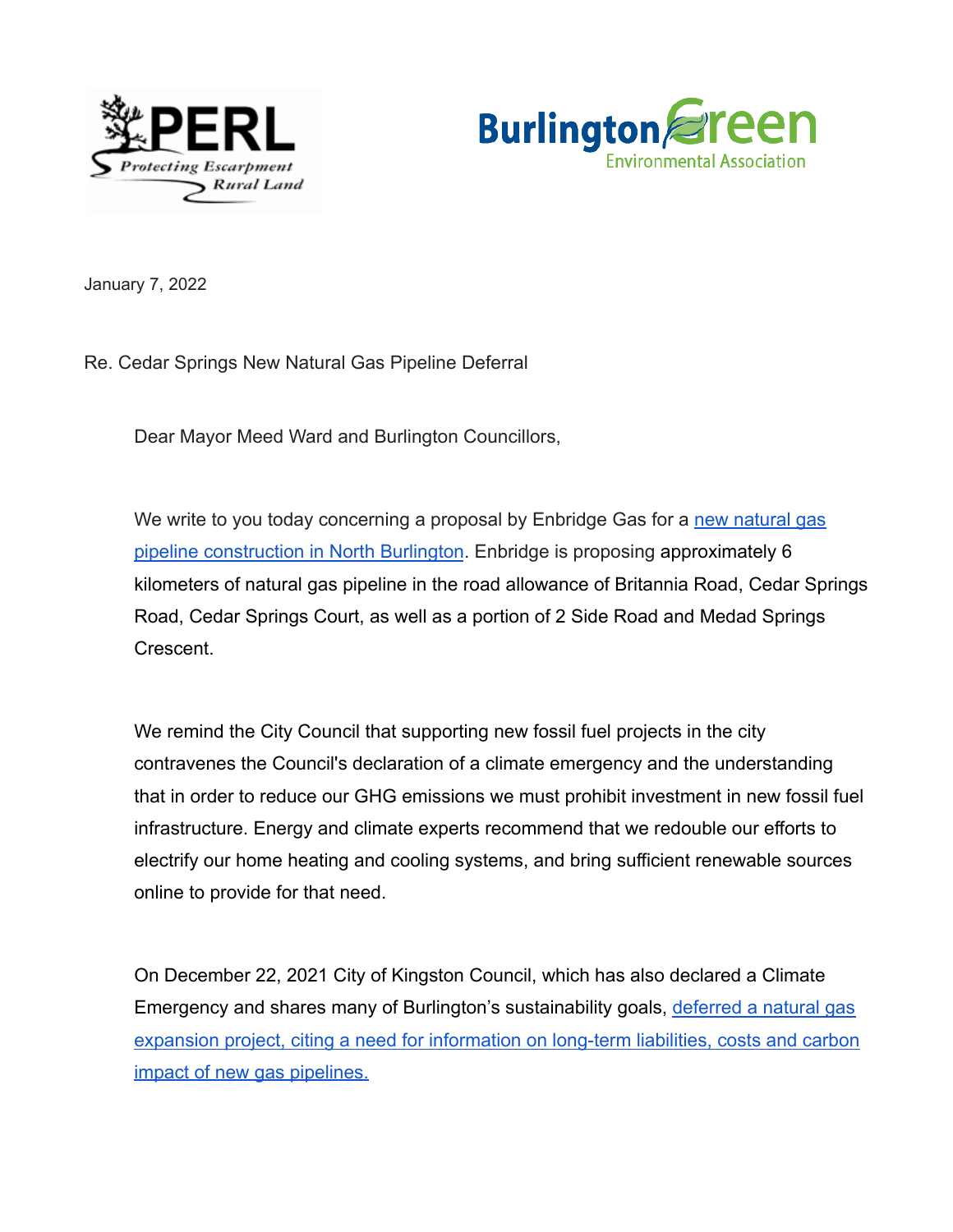"The \$3.6-million expansion of the natural gas piping infrastructure is an unfair taxpayer subsidy of a soon-to-be-stranded asset," Mark Sibley of 350 Kingston said. "We must phase out natural gas. Our house is on fire, so we should not add fuel."

We ask, at the very least, that Burlington City Council follow Kingston's lead and defer this proposal for new fossil fuel infrastructure pending more information, and work to create incentives for renewable energy production and use in our city. While the Niagara Escarpment Commission will be a key agency involved in this proposal, our city council has a fundamental role to play. In order to be a climate leader, meet our Net Zero emissions targets, and build a resilient, healthy community we need to make wise decisions today.

Thank you.

Sarah Harmer

Protecting Escarpment Rural Land (PERL)

Amy Schnurr

Ciny Schwar

Executive Director BurlingtonGreen Environmental Association